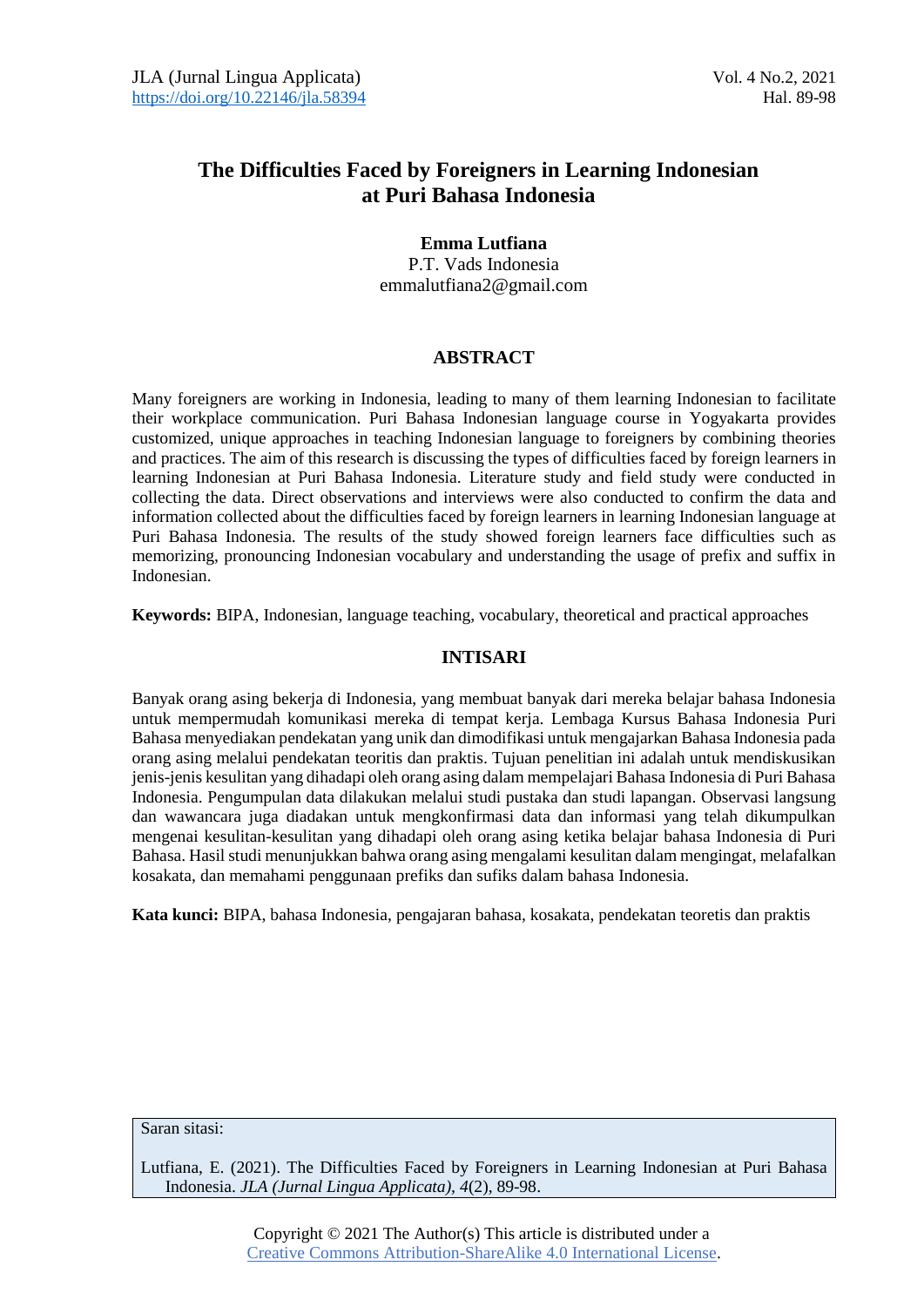### **INTRODUCTION**

Since *MEA (Masyarakat Ekonomi Asean)*  or AEC (Asian Economic Community) was launched by the end of 2015, workers from around the world have had more access to work in other nations, including Indonesia. In its turn, the enactment of AEC will open the opportunity of various job vacancies for foreigners in Indonesia. Hence, foreigners who have related interest to learn *Bahasa Indonesia* will come to the land of origin of the language since to excel their working performance in Indonesia, definitely the foreigners should have an adept skill in communicating in *Bahasa Indonesia* to further adapt their expertise with the social, local culture of Indonesia. Moreover, *Permenaker (Peraturan Menteri Tenaga Kerja)* No. 12 year 2013 in Indonesia has stipulated that one of conditions for foreigners who work in Indonesia is to be able to speak in Indonesian. Although it was revised in June 2015 by the issuance of *Permenaker* No. 16 year 2015 which states that foreigners who work in Indonesia actually do not have to master Indonesian, however, fluency in *Bahasa Indonesia* might make their social communication much more meaningful and easier, which in turn will help strengthening their business network with local stakeholders or fellow businessmen. Therefore, before starting to work in Indonesia, a number of foreigners spend their time learning *Bahasa Indonesia* first.

One of Indonesian language courses in Indonesia is Puri Bahasa Indonesia in Yogyakarta. Puri Bahasa Indonesia is one of language courses that provide BIPA (*Bahasa Indonesia untuk Penutur Asing,* or Indonesian for Foreign Speakers) courses by combining theory and practice in learning *Bahasa Indonesia*. Because learning theories of language is not enough, a real practice to complete the process of learning *Bahasa Indonesia* is needed. According to Biggs and Tefler, "teaching, like any professional practice, requires the integration of two different kinds of knowing: knowing that and knowing how. The first kind of knowing – knowing that  $$ is declarative knowledge, but the knowing how is procedural knowledge" (1987: 1). In addition, according to Leberman, McDonald and Doyle, when learning in one context improves learning or performance in another context then it is called positive transfer (2006: 4). Related to the concept of learning a language by combining theoretical and practical knowledge, learning the theory first is known to create a better practical performance. Consequently, in order to compete with other Indonesian language courses in ensuring a high quality graduates, Puri Bahasa Indonesia provides a different Indonesian language learning which is packaged in an appropriate combination of approaches, namely the theoretical and practical ones. However, several pedagogical challenges would definitely occur to the native speakers in their process of learning *Bahasa Indonesia,*  as the students might come from a very different language system and environment. This study therefore aims to define the difficulties experienced by the native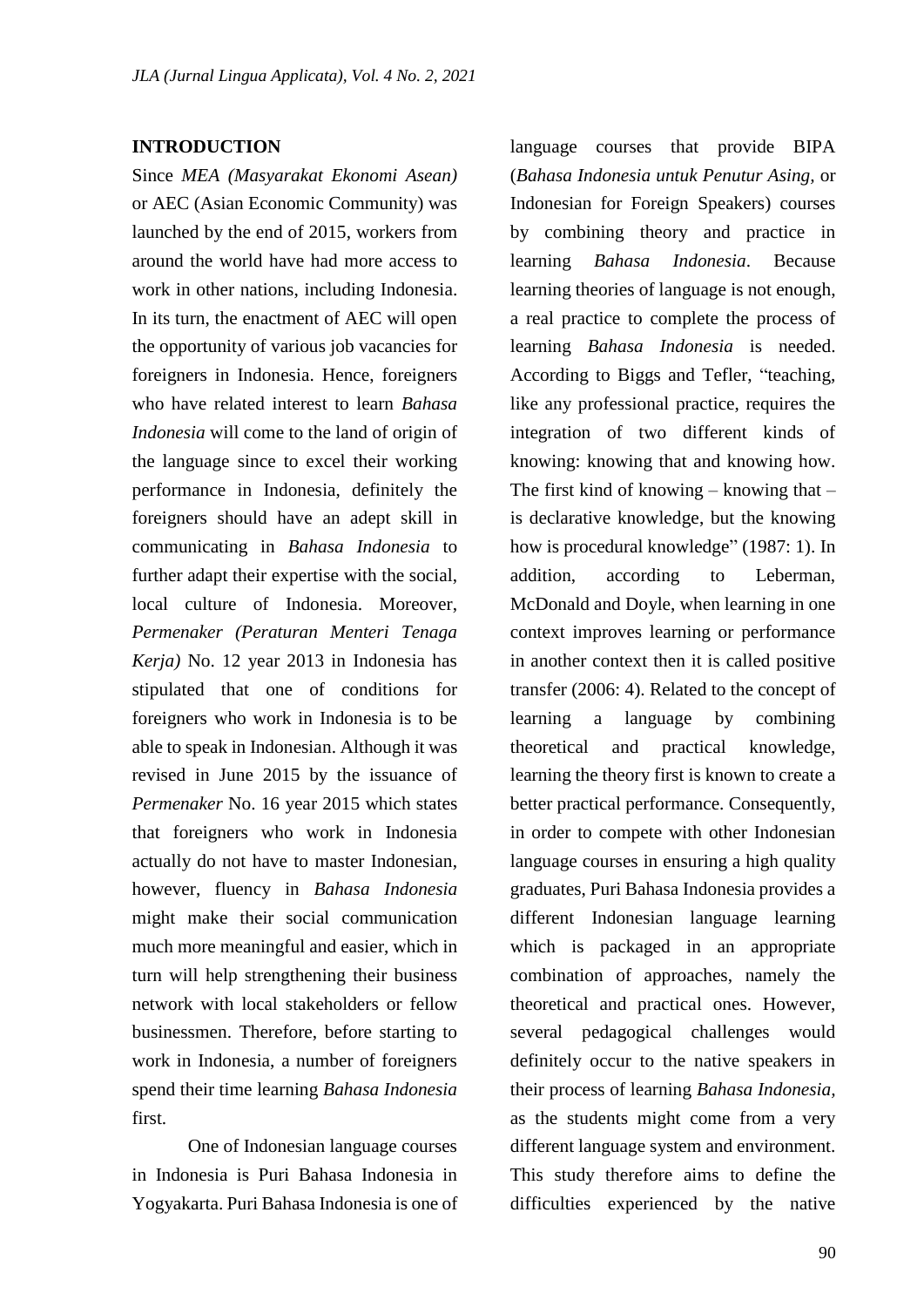speakers in learning *Bahasa Indonesia* at Puri Bahasa Indonesia. This study also aims to elaborate more on the approaches used in teaching Bahasa Indonesia for foreign learners.

### **RESEARCH METHOD**

There are two methods for collecting data on learners' difficulties in learning Bahasa Indonesia as well as the approaches in teaching Bahasa Indonesia for foreign learners at Puri Bahasa Indonesia, namely field study and literature study. Direct observation and interviews in field study were conducted to obtain some data and information about the profile of Puri Bahasa Indonesia and the approaches employed in teaching Bahasa Indonesia for foreign learners at Puri Bahasa Indonesia. Dra. Sri Ningsih as the owner and the leader of Puri Bahasa and the teachers who teach Bahasa Indonesia for foreigners were interviewed. Literature study was also conducted by reviewing some references which are relevant to the topic to support the theoretical foundation of the study. Data which had been collected were organized and grouped based on the objectives of the study. Furthermore, all the data were interpreted systematically to answer the research question.

# **RESULT AND DISCUSSION A. Difficulties Faced by the Learners**

Data analysis has revealed that Indonesian learners were struggling with vocabularies, especially in memorizing and pronouncing words in Bahasa Indonesia.

Learning vocabulary is essential to master a new language, because it becomes a foundation for learners to learn how to speak, listen, read and write (Richards and Renandya, 2002: 255). Regarding the definition of vocabulary, according to Hatch and Brown (1995: 1), it is "a set of words for a particular language that individual speakers of language might use." Schmitt and McCarthy (1997) emphasized the importance of vocabulary, which is to create a meaningful communication in second/foreign language. Therefore, there are several key points in mastering vocabularies, which is knowing: 1) what the word means, 2) how to write the word, 3) how to speak the word, 4) what the grammatical behaviour the word has, 5) the collocation, register, association, and frequency of the word.

However, learning vocabulary is not necessarily an easy task to do for some individuals. As specified by Thornbury (2002: 27), as well as by Gower, Philips and Walter (1995: 143), there are several factors that make it difficult to learn:

1) Difficult pronunciation

Words that are difficult to pronounce are more difficult to learn.

2) Mismatches of pronunciation or spelling Sounds-spelling mismatches are likely to be the cause of errors, either of pronunciation or of spelling, and can contribute to a word's difficulty. While most English spelling is relatively lawabiding, there are also some apparent irregularities. Words that contain silent letters are particularly problematic: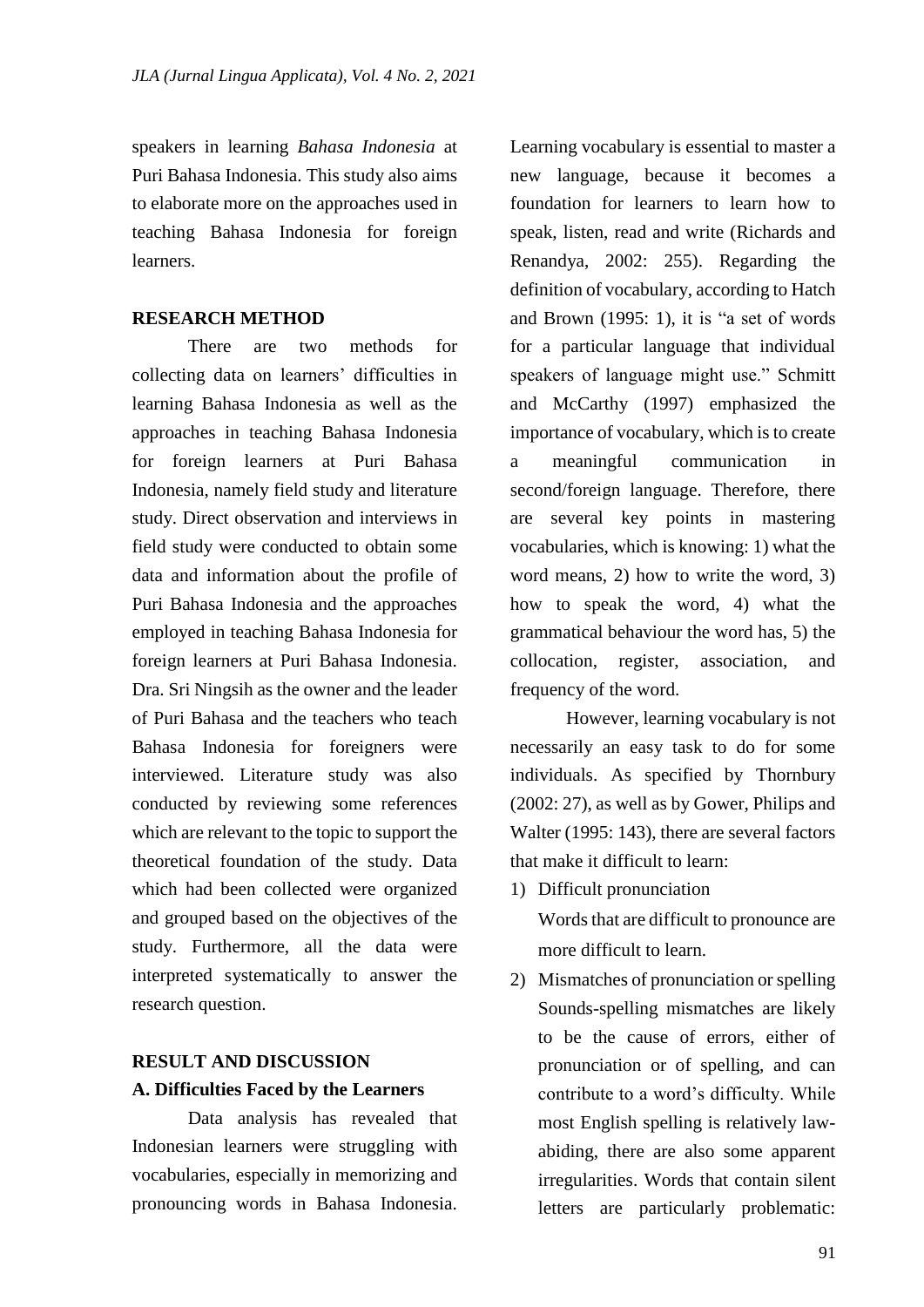foreign, listening, headache, climbing, bored, honest, cupboard, muscle, etc. The spelling of many Indonesian words can cause problems for students who speak languages with a very regular spelling system. Particular spelling patterns can also cause confusion where the pronunciation is concerned. For example, it is easy to understand why many students confuse the meaning, spelling and pronunciation of these words: *apel, apel, hujan, ujian*.

- 3) Long and complex words seem to be more difficult to learn than short ones.
- 4) Grammatical structure associated with the word in second/foreign language (L2) which is different from learners' first language (L1). In contrast, according to Gower, Philips and Walter (1995), similar words between L1 and L<sub>2</sub> in their form and meaning might as well cause some confusion.
- 5) The meaning of two or more words is overlapping, which is confusing for learners. Understanding words collocation can also become an overwhelming strain for some learners. For example, *kencang* in Indonesian can be used to express *fast* or *tight.*
- 6) A wider range of the word's context might be easier to perceive compared to its synonym with a narrower range, such as *thin* compared to *skinny* or *slim.*  Uncertainty as to the connotations of some words may also cause problems, such as *propaganda* has negative connotations in English, but its equivalent may simply mean *publicity*.

On the other hand, *eccentric* does not have negative connotations in English, but its nearest equivalent in other languages may be deviant.

- 7) The uncertainty of the correct connotation of the word might also cause some confusion for learners. Words in Indonesian *kurus* and *langsing* both mean *thin* (body shape), but have different connotations depending on a particular attitude the speaker wants to convey.
- 8) Simple word versus idiomatic word or expression, such as *silat lidah* or *adu mulut* which means *debate* or *argue.* Compound words are notoriously difficult for learners of Indonesian because they are made up of simple words (often totally unrelated words).
- 9) Collocation of some words can also cause difficulty. For example, people are *terluka* or *cedera* but things are *rusak*, and we can say a *angin kencang* and *ikatannya kencang*, but it's *angin sepoi* not *angin lambat* and *ikatan renggang* not *ikatannya lambat.*
- 10) When to use vocabulary appropriately is also problematic. Some words and expressions are restricted to use in particular contexts (for example, we can use *mendekati* to mean almost in *Dia mendekati ajal*. But other verbs cannot be used with *ajal* although it means similarly to *mendekati,* such as *menguntit*). Also it is important that students know whether the word or phrase is informal or formal.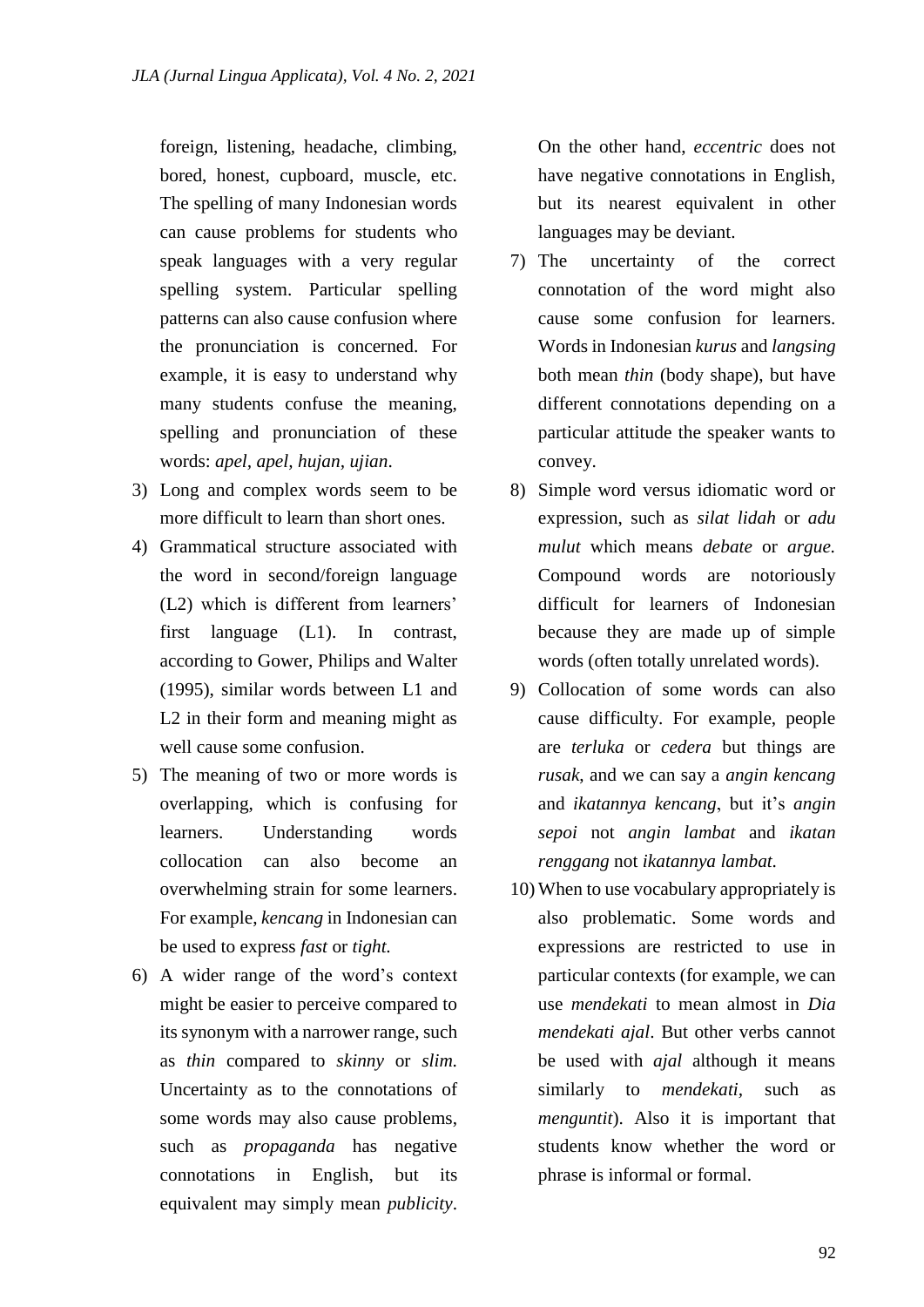In the process of learning a new language, there are various types and levels of difficulties that the learner experiences. Based on the observation at the classes of foreigners who were learning *Bahasa Indonesia* and the interviews with the director and teachers of *Bahasa Indonesia* in Puri Bahasa Indonesia, it is concluded that the learners mainly experienced difficulties in memorizing and pronouncing Indonesian vocabulary. Meanwhile, based on the interviews with those learners, they stated that they also experienced difficulties in understanding the usage of prefix and suffix in Indonesian language. Those difficulties experienced are further elaborated below:

## a. Memorizing Indonesian vocabulary

The common difficulty that the learners experience in the beginning of the lesson is memorizing the vocabulary. When the foreigners have targeted themselves a considerable goal in learning Bahasa Indonesia, they would require an extra set of efforts, one of which is memorizing the Indonesian vocabulary. This difficulty arose because they come from different country and speak different languages, thus memorizing the vocabulary of Bahasa Indonesia were a completely new challenge for them.

In addition, the difficulty of memorizing the vocabulary of Bahasa Indonesia was not caused solely by unfamiliarity. There is another factor that gave the learners hard times in memorizing vocabulary, namely the age of the learners.

The foreign learners who learn Bahasa Indonesia in Puri Bahasa Indonesia came from various ranges of age. The range of age of the foreign learners is from 20-50 years old, although much older learners were also present. This might contribute to the added difficulties experienced by the learners as they, especially the elderly ones, took longer time to memorize the vocabularies than the time allocated in the syllabus.

One of the factors that also contribute to this difficulty, according to the interview with the foreign learners, is the vocabularies in Bahasa Indonesia are written differently from how they are spoken. Since most of the learners speak English as their main language of communication, they tend to apply English pronunciation system. This indeed hindered how they memorized the vocabularies as often the learners pronounced the words that they already learned differently from how they should be. As the two languages developed very differently since their creations in the past, it is obvious that between English and Bahasa Indonesia there is no sound similarity that the learners could take hold as a means of memorization.

The other factor that added the difficulty to memorize is also the large number of vocabulary words that students need to learn. With the limited time of course the foreign students have, the number of vocabulary they could fluently master will also be limited. Therefore the teachers of Puri Bahasa Indonesia tend to give them necessary vocabularies that are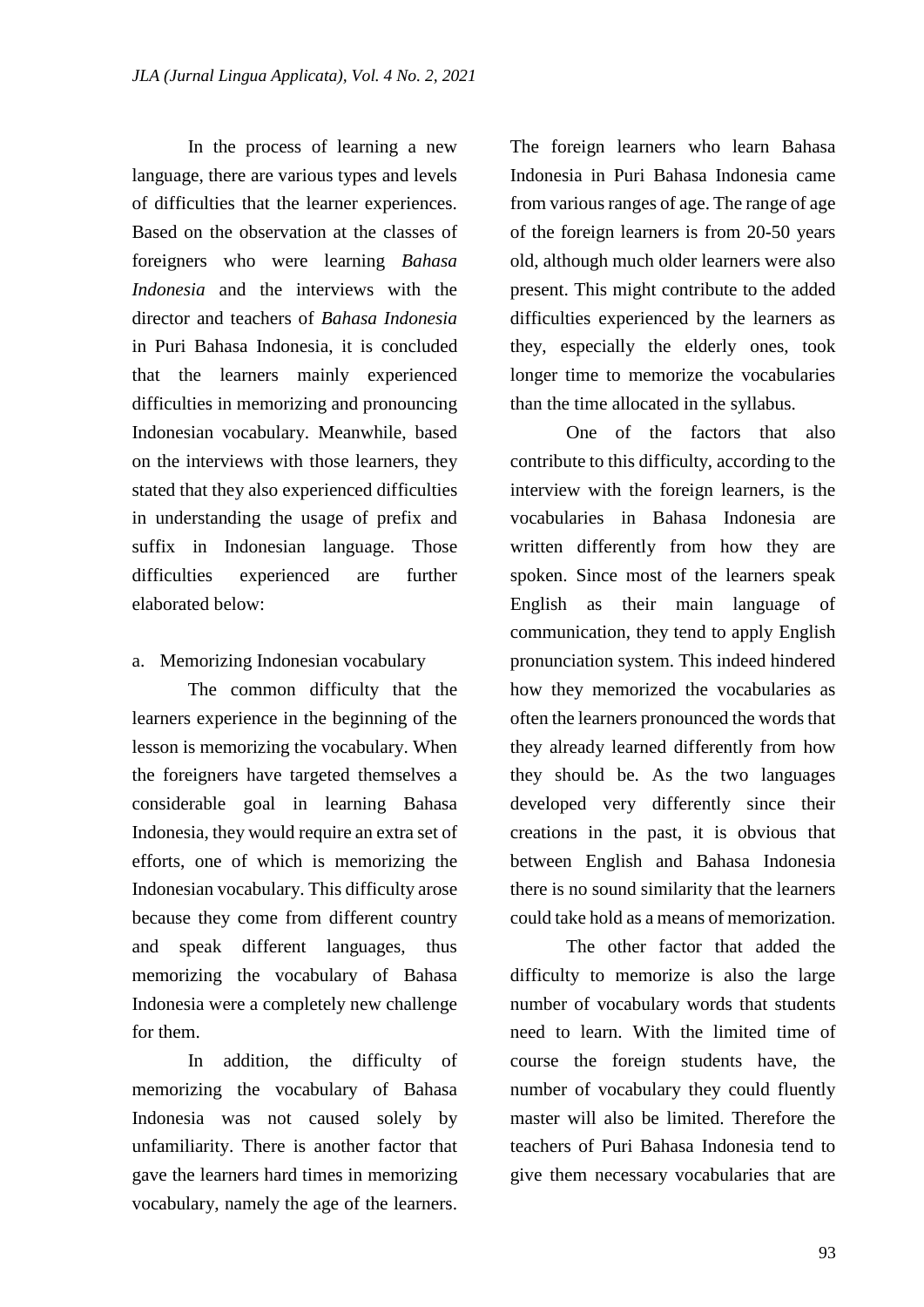significant to help their survival of communication in proper Bahasa Indonesia*.*

## b. Pronouncing the vocabulary

Besides the difficulty in remembering vocabulary, another difficulty the foreign learners experienced is pronouncing the vocabulary. The factor that caused the difficulty to the learners to pronounce Indonesian vocabulary is their own mother tongue. Since the learners of the Puri Bahasa Indonesia are foreign learners who mainly come from English speaking countries, the language that they use for most of their time is English. For several learners, English is their mother tongue. Because they use English, of which some sounds are aspirated (such as *th-* in *the*  or *there*), they experienced difficulties in pronouncing vocabulary in Bahasa Indonesia as aspirated sound is almost nonexistent in Bahasa Indonesia. It causes the learners hard to pronounce Indonesian vocabulary the way it should be in Bahasa Indonesia.

There are other two factors that also contribute to this difficulty. The first one was the limitations of sources of information about words, either its origin or its formation. Some learners stated that they could understand the various inflection systems in Bahasa Indonesia better when they have the information of how the words came from. However this was not easily resolvable as the teachers know the vocabularies and their meanings for how they are. The other one was the complexity of word knowledge. The learners were made

aware that knowing a word involves much more than knowing its dictionary definition; they also have to understand its various possible uses in different social contexts. Without this kind of fluency, they found it hard to reach a fluid, comfortable communication with the native speakers of Bahasa Indonesia*.*

c. Understanding the usage of prefix and suffix in Indonesian vocabulary

In addition to difficulties in memorizing and pronouncing the vocabulary of *Bahasa Indonesia*, the foreign learners also face difficulty in understanding the usage of prefixes and suffixes in Indonesian vocabulary. In English vocabulary, there is no prefix and suffix in the vocabulary as Bahasa Indonesia does in its vocabulary. Therefore, the foreign learners need to adjust with the inflections of verbs along with prefixes and suffixes when learning Bahasa Indonesia. As an example, the word *luka* becomes *melukai* and *terluka*. The classification of the word *luka* is a noun, but if a prefix and suffix *me-i* is added, it becomes a verb. Meanwhile if it is added only with *ter*prefix, the word becomes an adjective (*terluka*). However, those rule is not the same for other words. Another example is the word *makan.* If the word *makan* is added with a prefix and suffix *me-i*, the word becomes *memakani,* but the word itself does not exist. It only needs the prefix *me-* to become a verb, different from how other verb suffixation works. The numerous exception in the suffixation system alone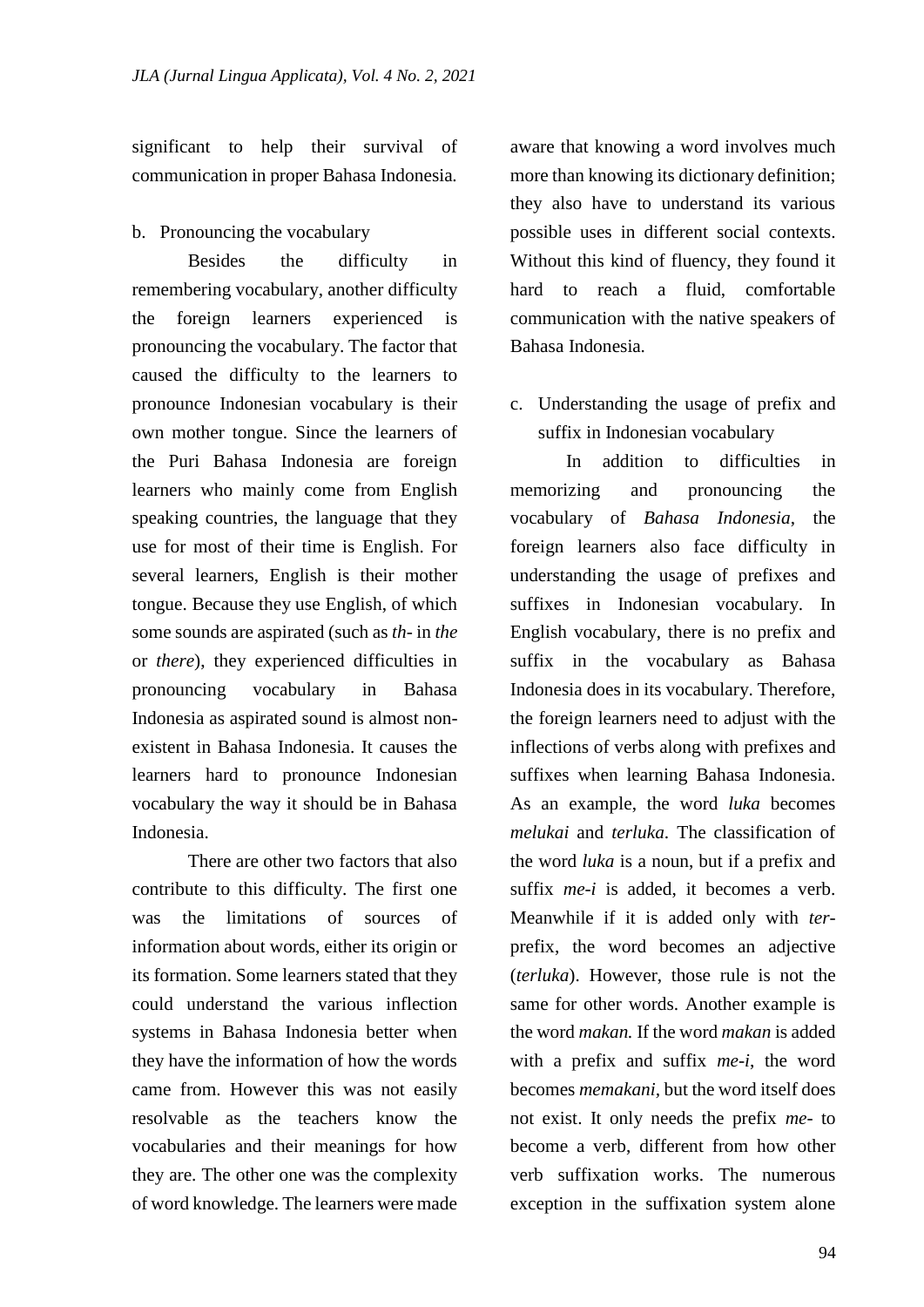made the foreign learners feel confused in understanding the usage of prefix and suffix because not all Indonesian vocabulary have the same rule on the addition of prefix and suffix. These difficulties was also added with the minimum understanding of the grammatical rules of using the inflected words.

In summary, the common difficulties that the foreign learners face while learning Bahasa Indonesia are (1) memorizing the vocabulary, (2) pronouncing Indonesian vocabulary, and (3) understanding the usage of prefix and suffix in Bahasa Indonesia. It can be concluded that the main factor that contributes to the difficulties are (1) the unfamiliarity of the learners towards the grammatical system of Bahasa Indonesia*,*  and (2) the learners' mastery in their own mother tongue, which are mostly English, that tampered in their process of learning Bahasa Indonesia.

# **B. Approaches in Teaching Bahasa Indonesia**

Puri Bahasa Indonesia is considered a professional Indonesian language course because it has many experiences in teaching Indonesian language to foreign learners since 1992. According to the interview with the owner and teachers of Puri Bahasa Indonesia, the approaches in teaching Bahasa Indonesia for foreign learners that are applied in Puri Bahasa Indonesia commonly are: covering the stage in a lesson, theory and practice lesson. Every teaching process needs to complete three

stages, namely the preparation, the main teaching activity, and the closing. The preparation covers three sub stages: review of previous lesson, lead in, and elicitation. The main teaching activity also covers three sub stages: presentation with concept checking, controlled practice or drilling, and free production. Meanwhile, the last stage covers the process of reinforcement, by giving additional exercises in order to get the learners understand and remember the materials.

The teaching approaches employed at Puri Bahasa Indonesia are the combination between theory and practice in classes. There are two theory classes and two practice classes. The stages of the lesson are applied in the theory lesson in order to get the learner to have the strong basic theory of Bahasa Indonesia, so the learner would be ready to do the practice with the real condition in practice. It is because the practice lesson is the implementation class in practicing the theory of Bahasa Indonesia from theory lessons. Therefore, the combination of those approaches in teaching Bahasa Indonesia for foreign learners at Puri Bahasa Indonesia is appropriate. Furthermore, the two lessons which are theory and practice lessons have the same goal, which is to teach Bahasa Indonesia to foreign learners and to get them having a good knowledge of Indonesian culture. However, those lessons have different focuses. The focus of theory lessons is to get the learners to have the strong basics of Bahasa Indonesia in theory, such as spelling, pronunciation,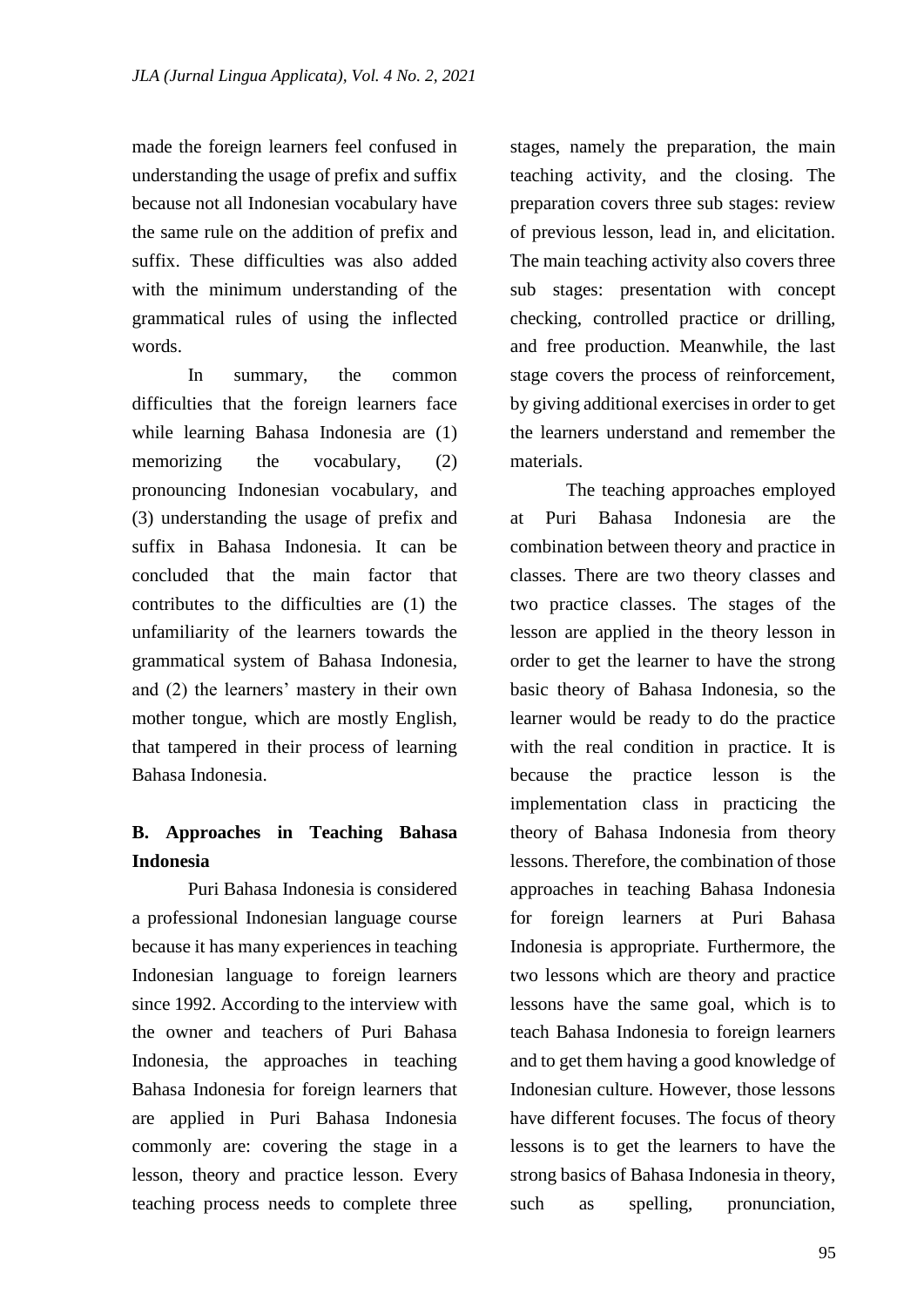grammatical use, as well as the appropriate usage of words. During the theory lesson, learners were taught the theory of how to start the conversation, how to ask for direction to certain places, how to ask and give an opinion, etc. Meanwhile the focus of practice lessons is to get the learners to do the real practice in the real world; that is during the cooking class and the trip class. During these classes, the teachers encouraged learners to practice what they have been taught in theory class, such as asking and giving an opinion about the food they made, the historical places they visited, asking and bargaining the price, asking directions to a place, etc. The topic of these speaking practices was customized with the places they visited. During the trip class, learners were encouraged as well to make conversation with local people. Therefore, they practiced speaking in Bahasa Indonesia and at the same time explored more about Indonesian culture. They could practice some Indonesian manners as well, such as what to do when passing the elder people. These kinds of knowledge were important since they spent some time in Indonesia during their study. Thus, the theory lesson and practice lesson are the combination of good approaches in teaching Bahasa Indonesia because the learners do not only master the knowledge in theory, but also to have the real practice in the real condition. It can be assumed as well that even though theory and practice lessons have different focuses, the purpose of those lessons are similar, in a way that they were designed to teach foreign learners Bahasa Indonesia and to make them able to have a good knowledge of Indonesian culture.

The Indonesian teachers also use the element of Indonesian culture as one of the teaching approaches in order to help the learners understand the materials. In teaching vocabulary, for example, teachers picked up some vocabularies from passages about Indonesian cultures, such as Yogyakarta palace, wooden puppet, or traditional dance. When learners found some difficult vocabularies, the teachers would explain how to pronounce them followed by the meaning of those vocabularies. Learners were required to repeat the pronunciation and explain the meaning using their own words in Bahasa Indonesia. The teachers would then check learners' comprehension by inviting learners to do more practice by making some sentences using the vocabularies.

## **CONCLUSION**

Based on the theories, the findings and the analysis, the present study arrives at the conclusions about the problems or difficulties faced by the foreign students in learning the vocabulary of *Bahasa Indonesia* at Puri Bahasa Indonesia. The difficulties faced by the students were that almost all of the students have difficulties in: (1) pronouncing the Indonesian words, (2) writing and spelling, and (3) the different grammatical forms of a word known as inflections. These are the causes of difficulties experienced by foreign students in Puri Bahasa in learning Indonesian vocabulary. In addition, in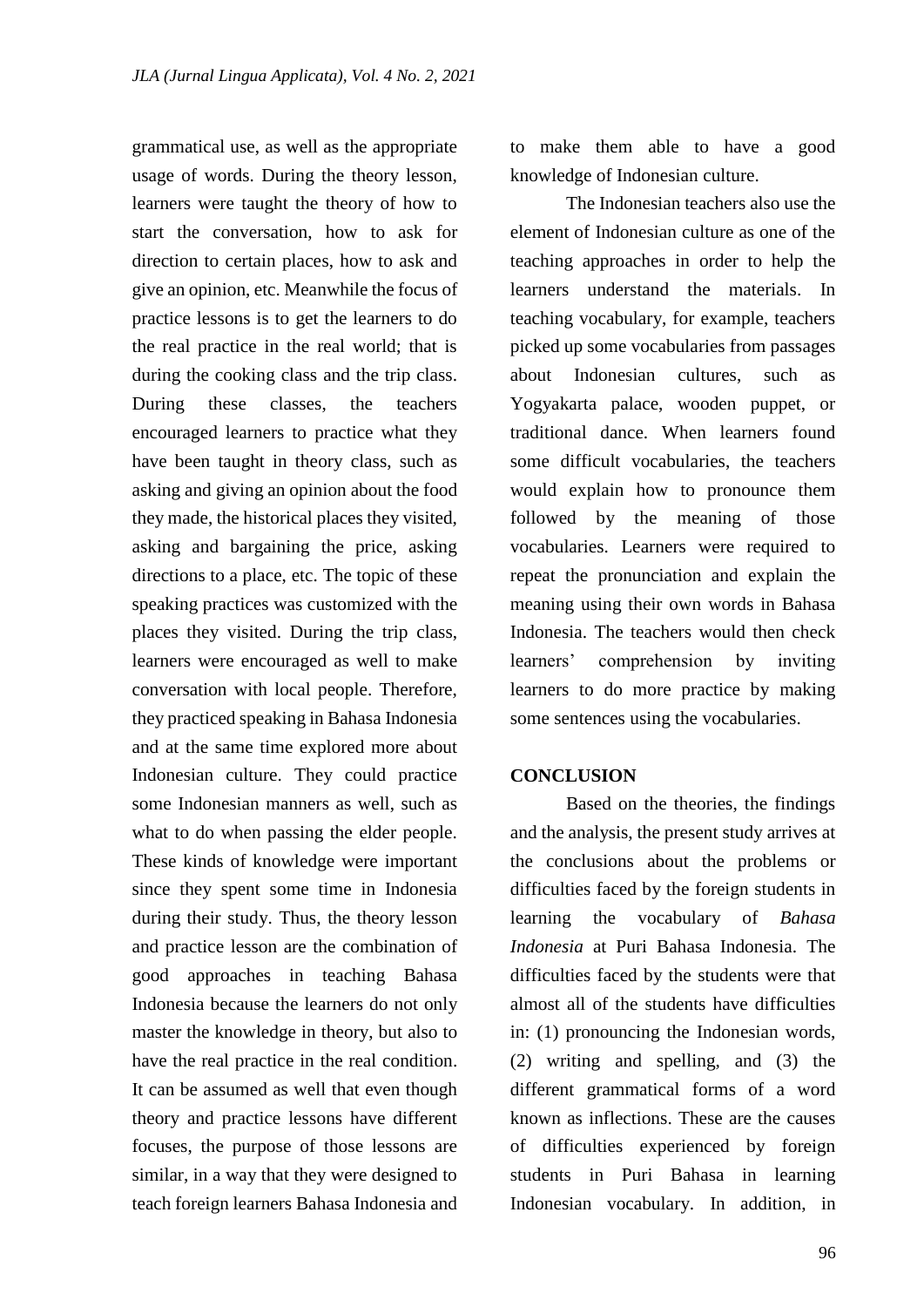learning Indonesian language, foreign learners experience difficulties in forms of memorizing, pronouncing the Indonesian vocabulary and understanding the usage of prefix and suffix in Indonesian language, choosing the appropriate meaning of the words and also still having confusion in using the word based on the context. Moreover, the students are also still confused when they find words or expressions that are idiomatic.

Based on the result of observation, several factors that caused students' difficulties in learning vocabulary were: (1) the written form of Indonesian is different from the spoken form, (2) the amount of words that students need to learn is relatively numerous, (3) the limitations of sources of information about words, (4) the complexity of word knowledge because knowing a words involves much more than knowing only its definition in dictionary, (5) the lack of understanding of grammatical of the words, and (6) the incorrect pronunciation is often caused by the lack of sound similarity between Indonesian and the students native language. Those difficulties are caused by their own factors. However, the basic factor that causes the foreign learners to experience the difficulty is the unfamiliarity the learners have since there are differences in the grammatical structures between *Bahasa Indonesia* and English. In short, teaching Indonesian language to foreign learners by combining the two approaches theory and practice is a good strategy in

order to facilitate the learners to minimize the difficulties that the learners face during the Indonesian language learning process. The difficulties in learning Indonesian language such as memorizing, pronouncing the Indonesian vocabulary and understanding the usage of prefix and suffix in Indonesian language can be minimized by implementing the approaches in teaching Indonesian language at Puri Bahasa Indonesia, which get the learners to not only learning the theory but also having some real practices.

As a Bahasa Indonesia course, Puri Bahasa Indonesia has applied customized approaches in teaching Bahasa Indonesia to foreign learners. There is one recommendation which is about a program for the learners in improving their speaking ability. The program can be a speaking club or a discussion among the learners who have the different level. By creating this program it is expected that the learners can improve their speaking skills and have a space in sharing their experience in learning at Puri Bahasa Indonesia.

### **REFERENCES**

- Biggs, J. B., Telfer, R. (1987). *The Process of Learning.* Prentice-Hall of Australia Pty, Ltd.
- Brown, H. D. (2001). *Teaching by Principle: An Interactive Approach to Language Pedagogy*. Pearson Longman.
- Gower, R., Phillips, D., Walters, S. (1995). *Teaching Practice Handbook*. Heinemann.